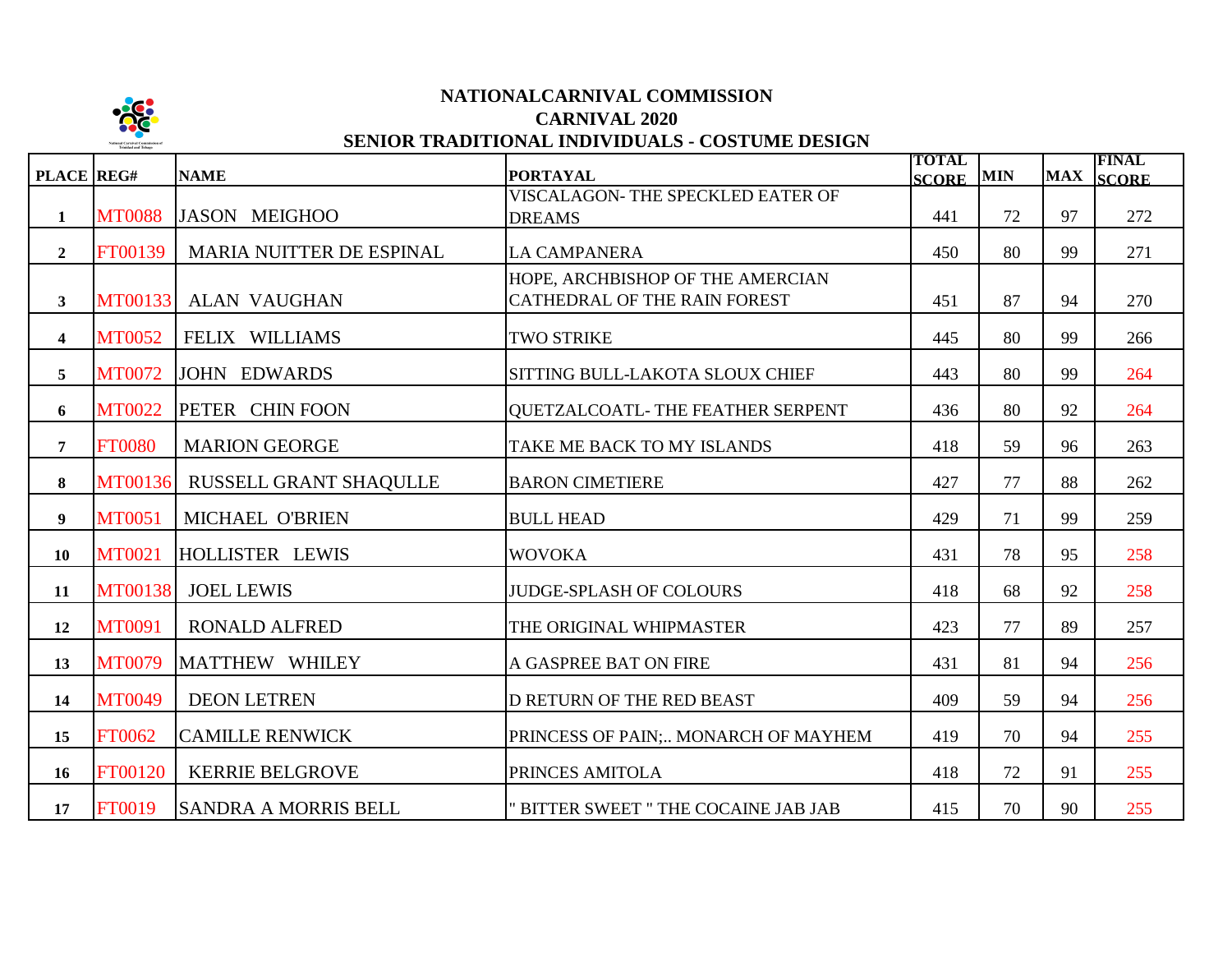

#### **CARNIVAL 2020**

| PLACE REG# |                | <b>NAME</b>                   | <b>PORTAYAL</b>                                              | <b>TOTAL</b><br><b>SCORE</b> | <b>MIN</b> | <b>MAX</b> | <b>FINAL</b><br><b>SCORE</b> |
|------------|----------------|-------------------------------|--------------------------------------------------------------|------------------------------|------------|------------|------------------------------|
| 18         | FT0012         | VICTORIA GARCIA               | <b>HEAVY T BUMPER</b>                                        | 405                          | 62         | 90         | 253                          |
| 19         | FT0033         | <b>KEOMI SERRETTE</b>         | D' SUPREME ORTHOGRAPHER                                      | 417                          | 74         | 92         | 251                          |
| 20         | <b>FT0050</b>  | <b>SUSAN LEUNG YUEN SLADE</b> | <b>RESTYLE RECYCLE IN CLASS- GO GREEN</b>                    | 415                          | 68         | 96         | 251                          |
| 20         | <b>MT0018</b>  | <b>CURTIS NOEL</b>            | <b>SPAWN OF HELLISHNESS</b>                                  | 415                          | 68         | 96         | 251                          |
| 22         | <b>MT00130</b> | TEKEL SYLYAN                  | <b>OPPS LET'S PLAY</b>                                       | 399                          | 60         | 88         | 251                          |
| 23         | FT00121        | AMAALA MUHAMMAD- SCOTT        | <b>QUEEN OF THE MIDNITE ROBBERS</b>                          | 421                          | 81         | 90         | 250                          |
| 24         | <b>MT0090</b>  | <b>RONALDO ALFRED</b>         | <b>WHIPMASTER "D" 2ND</b>                                    | 420                          | 77         | 93         | 250                          |
| 25         | <b>MT0087</b>  | <b>JASON MOHAMMED</b>         | <b>DRACO</b>                                                 | 413                          | 68         | 95         | 250                          |
| 26         | FT0029         | NATASHA GOMES- OLIVIERE       | THE RETURN OF WU ZETIAN - CHINA'S FEMALE<br><b>EMPEROR</b>   | 406                          | 60         | 96         | 250                          |
| 27         | <b>MT0041</b>  | <b>ANDERSON PATRICK</b>       | KING WADAGA RAJA OKANAGA                                     | 419                          | 77         | 93         | 249                          |
| 28         | FT00117        | <b>ALLISON NOREIGA CLARKE</b> | <b>MADAME JOLESS ( PRONUNCIATION</b><br>LIKEBANGELINA JOLIE) | 407                          | 62         | 96         | 249                          |
| 29         | <b>MT00108</b> | <b>GLENROY HERRERA</b>        | <b>STRAIGHT OUT THE OIL DRUM</b>                             | 398                          | 55         | 94         | 249                          |
| 30         | <b>MT0048</b>  | <b>RICARDO FELICIEN</b>       | D ORIGINAL SPOTTED FIRE DEMON                                | 416                          | 71         | 97         | 248                          |
| 31         | FT00137        | RAQUEL VASQUEZ LA ROCHE       | JUNE, THE VIRGIN OF SORROW HILL                              | 414                          | 81         | 86         | 247                          |
| 32         | <b>MT0040</b>  | <b>AUSTIN PRINCE</b>          | "WAN NYNBO" WARRIOR                                          | 407                          | 74         | 86         | 247                          |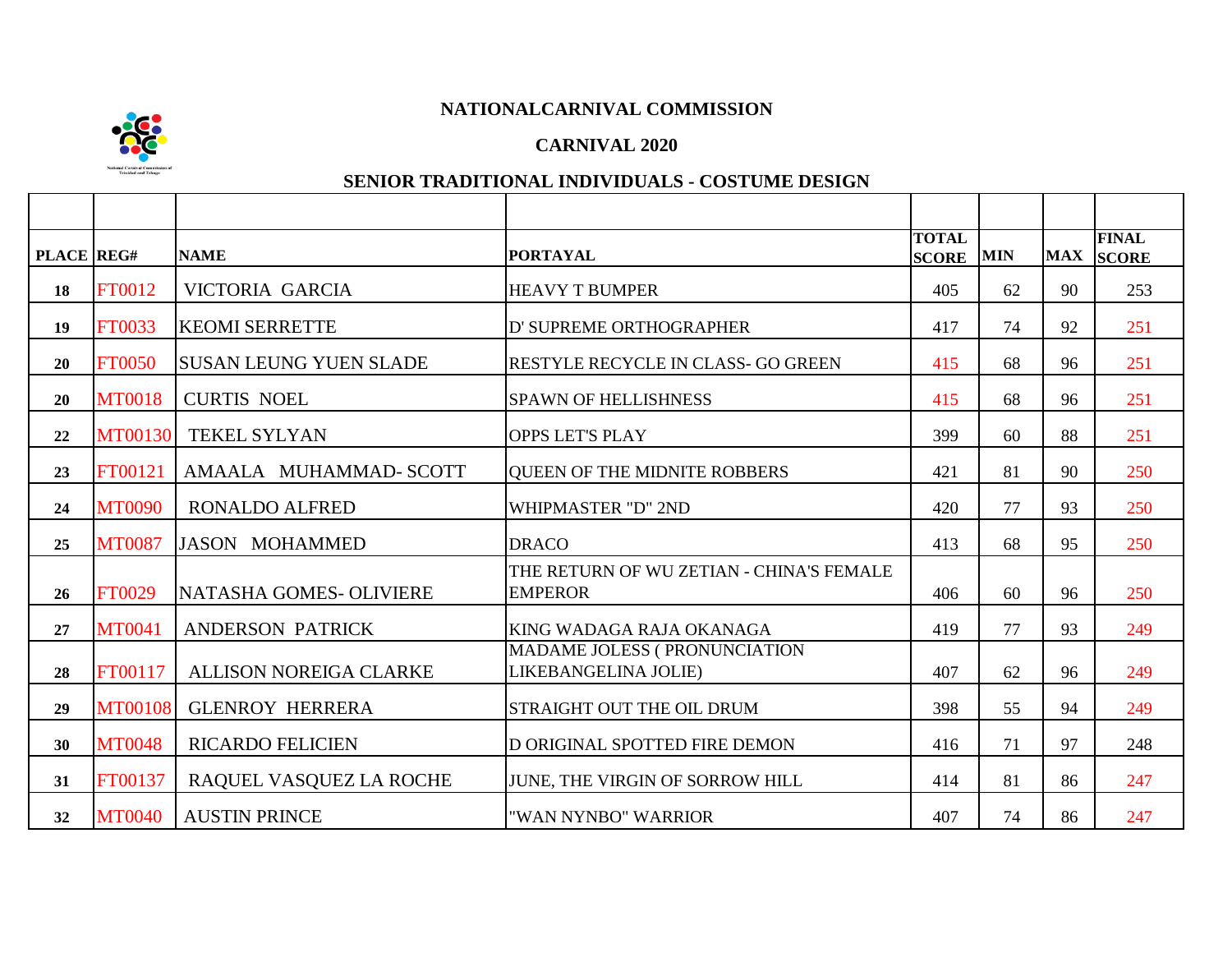## **CARNIVAL 2020**

| 33 | <b>MT0057</b> | <b>GREGORY DAVID</b>       | <b>ISTAGA-THE COYOTE MAN</b>          | 405 | 67 | 91 | 247 |
|----|---------------|----------------------------|---------------------------------------|-----|----|----|-----|
| 34 | <b>MT0084</b> | NICHOLAS JESSE FOURNILLIER | <b>DEVIL RELEASED FROM CHAINS</b>     | 397 | 57 | 93 | 247 |
| 35 | <b>MT0054</b> | <b>MICHAEL ROBERTS</b>     | <b>ENAPAY-BRAVE ONE</b>               | 413 | 72 | 95 | 246 |
| 36 | MT00122       | <b>STERLYN PIERRE</b>      | NEXT LEVEL, JOKER DEVIL               | 406 | 65 | 96 | 245 |
| 37 | <b>MT0099</b> | <b>JOHN STOLLMEYER</b>     | <b>KING MAL COBO</b>                  | 394 | 62 | 87 | 245 |
| 38 | <b>FT0085</b> | <b>OLGA DEMI</b>           | THE REBIRTH OF THE EVIL EYE           | 390 | 59 | 86 | 245 |
| 39 | <b>MT0055</b> | MICHAEL M'CINTOSH          | MINGAN-THE GRASS DWELLER              | 398 | 60 | 94 | 244 |
| 40 | FT00131       | <b>DANIELLE ELLIOTT</b>    | SWIRLING SPIRIT OF THE MIDDLE PASSAGE | 386 | 55 | 87 | 244 |
| 41 | <b>FT009</b>  | <b>KIMBERLY GRAY</b>       | FAYANN MEETS SUPPERBLUE IN THE BAND   | 406 | 73 | 90 | 243 |
| 42 | MT00132       | <b>DANIEL BASCOMBE</b>     | THE DANCING DREAM CATCHER             | 399 | 69 | 87 | 243 |
| 43 | <b>MT0056</b> | <b>HARRY RAMLOGAN</b>      | <b>HANIA-THE SPIRIT WARRIOR</b>       | 390 | 62 | 85 | 243 |
| 44 | FT00118       | <b>NATALIE DUNCAN</b>      | <b>DECENDENT OF MARIE ANTOINETTE</b>  | 394 | 62 | 90 | 242 |
| 45 | FT00101       | <b>STEPHANIE BAILEY</b>    | THE DARK PHOENIX                      | 395 | 59 | 95 | 241 |
| 46 | MT00127       | <b>ERROL RANSOME</b>       | <b>SHAMAN</b>                         | 391 | 54 | 96 | 241 |
| 47 | FT0027        | DEBBIE AGUILLERA SAMMY     | <b>FLUTTERING BEAUTY</b>              | 387 | 60 | 87 | 240 |
| 48 | <b>MT0095</b> | <b>DARON FELICIAN</b>      | <b>BLOOD THIRSTY SOUL REAPER</b>      | 404 | 68 | 97 | 239 |
| 49 | <b>MT006</b>  | <b>MALCOLM PETERS</b>      | <b>WESTERN LOWLAND GORILLA</b>        | 395 | 63 | 93 | 239 |

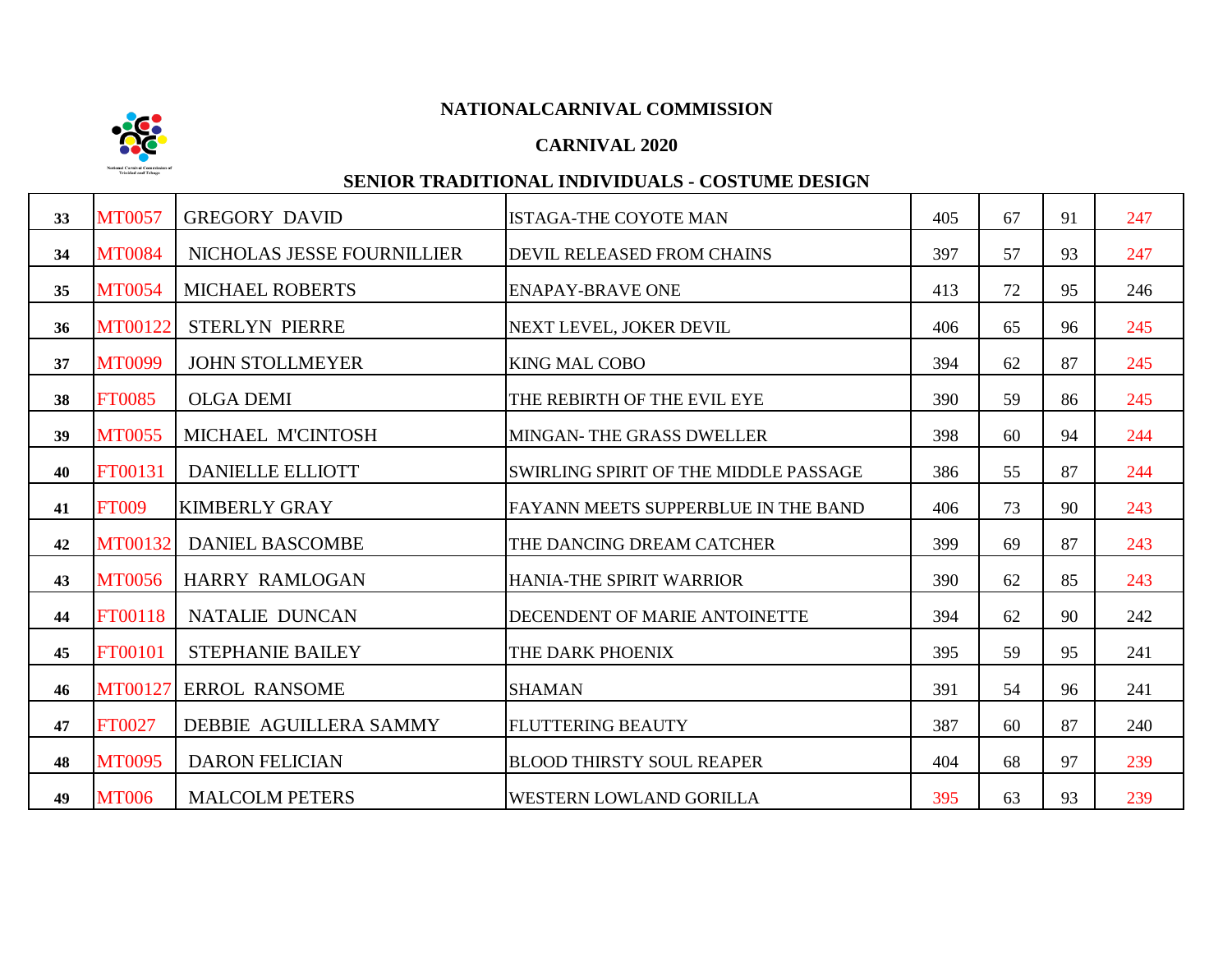## **CARNIVAL 2020**



| PLACE REG# |               | <b>NAME</b>               | <b>PORTAYAL</b>                                         | <b>TOTAL</b><br><b>SCORE</b> | <b>MIN</b> | <b>MAX</b> | <b>FINAL</b><br><b>SCORE</b> |
|------------|---------------|---------------------------|---------------------------------------------------------|------------------------------|------------|------------|------------------------------|
| 49         | <b>MT0077</b> | WINSTON BLACK             | <b>HELL RAISER</b>                                      | 395                          | 65         | 91         | 239                          |
| 51         | <b>MT0058</b> | <b>IRIJAH HERBERT</b>     | <b>RED HOUSE RAIN-O-VATION</b>                          | 385                          | 53         | 93         | 239                          |
| 52         | <b>FT0064</b> | <b>SHELBY OUTAR</b>       | <b>OUTAR N' BAD</b>                                     | 398                          | 73         | 87         | 238                          |
| 53         | <b>MT0031</b> | <b>JUNIOR TAYLOR</b>      | <b>EDEN'S DRAGON</b>                                    | 396                          | 68         | 91         | 237                          |
| 54         | <b>MT0075</b> | <b>TERRANCE ROBERTS</b>   | <b>AHOLA CHIEF</b>                                      | 388                          | 62         | 89         | 237                          |
| 55         | <b>MT0016</b> | <b>WAYNE PERROTT</b>      | THE PIERROT GRENADE SPELL IT LIKE IT IS                 | 396                          | 73         | 87         | 236                          |
| 56         | <b>MT0028</b> | <b>MTIMA SOLWAZI</b>      | D STORY TELLER SPELLING VENEZUELA                       | 394                          | 72         | 86         | 236                          |
| 57         |               | MT00115 JOHEEL QUASHIE    | THE PRIMORDIAL AZURE DRAGON                             | 387                          | 64         | 87         | 236                          |
| 58         | FT00152       | DELENE GREAUX GRANGER     | <b>LILITH THE SHE DEMON</b>                             | 389                          | 57         | 97         | 235                          |
| 59         | <b>FT0060</b> | ORCHID MATTHIAS           | <b>MILLION DOLLAR PASTOR</b>                            | 368                          | 51         | 82         | 235                          |
| 60         | <b>FT0020</b> | <b>NELLY JOSEPH</b>       | <b>DAME LORRIANE</b>                                    | 392                          | 63         | 95         | 234                          |
| 61         | <b>MT0034</b> | <b>OMARIE THOMAS</b>      | <b>LOWLAND GORILLA</b>                                  | 370                          | 52         | 84         | 234                          |
| 62         | FT0073        | ANDREA MEDFORD            | <b>WHITE FEATHER</b>                                    | 382                          | 64         | 86         | 232                          |
| 63         | <b>FT0076</b> | <b>JENNIFER CAESAR</b>    | <b>SCARED WOMAN OF THE BLACKFOOT</b>                    | 380                          | 62         | 86         | 232                          |
| 64         |               | MT00155 JONADIAH GONZALES | AMASTAN: GUARDIAN SHIELD AND KEEPER OF<br><b>MEMORY</b> | 372                          | 57         | 83         | 232                          |
| 65         |               | MT00156 ADRIAN YOUNG      | <b>DADDY JUMBIE</b>                                     | 386                          | 60         | 95         | 231                          |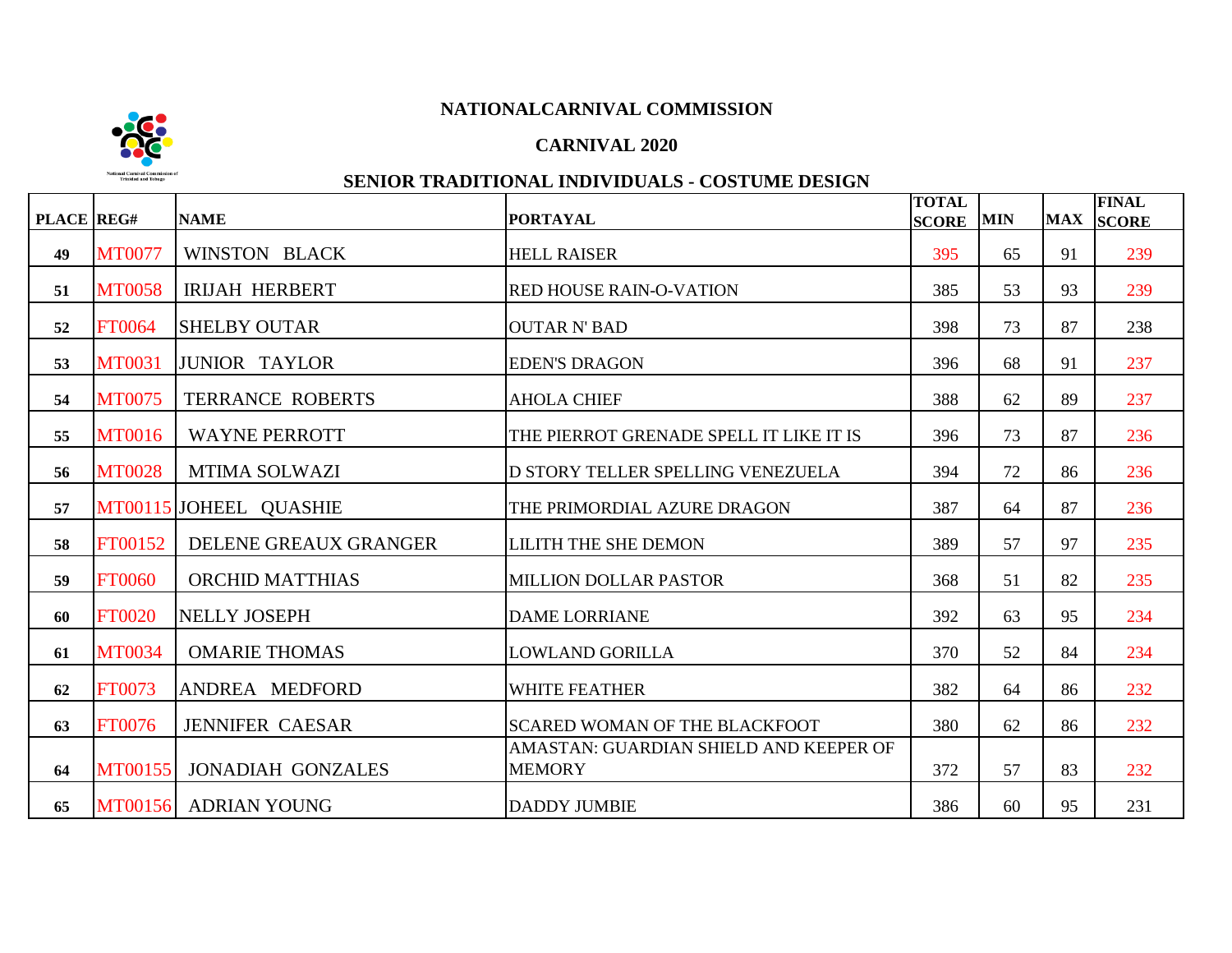## **CARNIVAL 2020**



| 66 | <b>MT0083</b>  | STEFFANO ORLANDO MARCANO     | <b>KEH-LAI</b>                          | 375 | 61 | 83 | 231 |
|----|----------------|------------------------------|-----------------------------------------|-----|----|----|-----|
| 67 | FT0045         | <b>JOAN BROWN HARDING</b>    | <b>STRANGE THINGS</b>                   | 375 | 58 | 87 | 230 |
| 68 | <b>MT00143</b> | <b>KEITH SIMPSON</b>         | LONDON BRIDGE IS FALLING DOWN           | 369 | 53 | 86 | 230 |
| 69 | <b>MT0047</b>  | <b>JOEL MARK FELICIEN</b>    | <b>D WHITE WIZARD</b>                   | 377 | 64 | 84 | 229 |
| 70 | <b>MT004</b>   | <b>SHATWON COOPER</b>        | <b>LOWLAND GORILLA</b>                  | 362 | 49 | 84 | 229 |
| 71 | FT00100        | ROSEMARIE PAUL-PHILLIPS      | <b>HONDURAN WHITE BATS</b>              | 367 | 48 | 91 | 228 |
| 72 | <b>MT005</b>   | <b>CARLOS BOYS</b>           | <b>WESTERN GORILLA</b>                  | 361 | 50 | 83 | 228 |
| 73 | FT00159        | <b>HELEN KENNEDY</b>         | <b>BABY GONE ALL INCLUSIVE</b>          | 376 | 59 | 90 | 227 |
| 73 | FT0071         | <b>EUGENIA CHARLES</b>       | <b>MORNING STAR</b>                     | 376 | 66 | 83 | 227 |
| 75 | FT0036         | <b>CLAUDETTE SINNETTE</b>    | THE WORD WEAVER USING THE ARTS TO ENHAN | 374 | 59 | 88 | 227 |
| 76 | <b>FT0059</b>  | <b>KADEEMAH HERBERT</b>      | WHE HORSE REACH JACKASS MUS REACH       | 368 | 64 | 77 | 227 |
| 77 | FT00140        | <b>AMANDA T MCINTYRE</b>     | <b>NAMELESS</b>                         | 375 | 68 | 83 | 224 |
| 78 | <b>MT0024</b>  | <b>CARLISLE JONES</b>        | FIREMAN AT THE BEST                     | 372 | 68 | 80 | 224 |
| 79 | <b>MT007</b>   | <b>LENNOX MCEWEN</b>         | A DANCING CLOWN IN TONGUE               | 370 | 58 | 88 | 224 |
| 80 |                | MT00116 PAUL NOREIGA- CLARKE | THE RIDING MAGICIAN                     | 367 | 61 | 82 | 224 |
| 81 | <b>MT00141</b> | <b>MILTON HENRY</b>          | <b>RUM AND COCO COLA</b>                | 357 | 46 | 88 | 223 |
| 82 | <b>FT0089</b>  | <b>HAZEL BROWN</b>           | <b>BABY DOLL- IT NOT USABLE</b>         | 368 | 61 | 86 | 221 |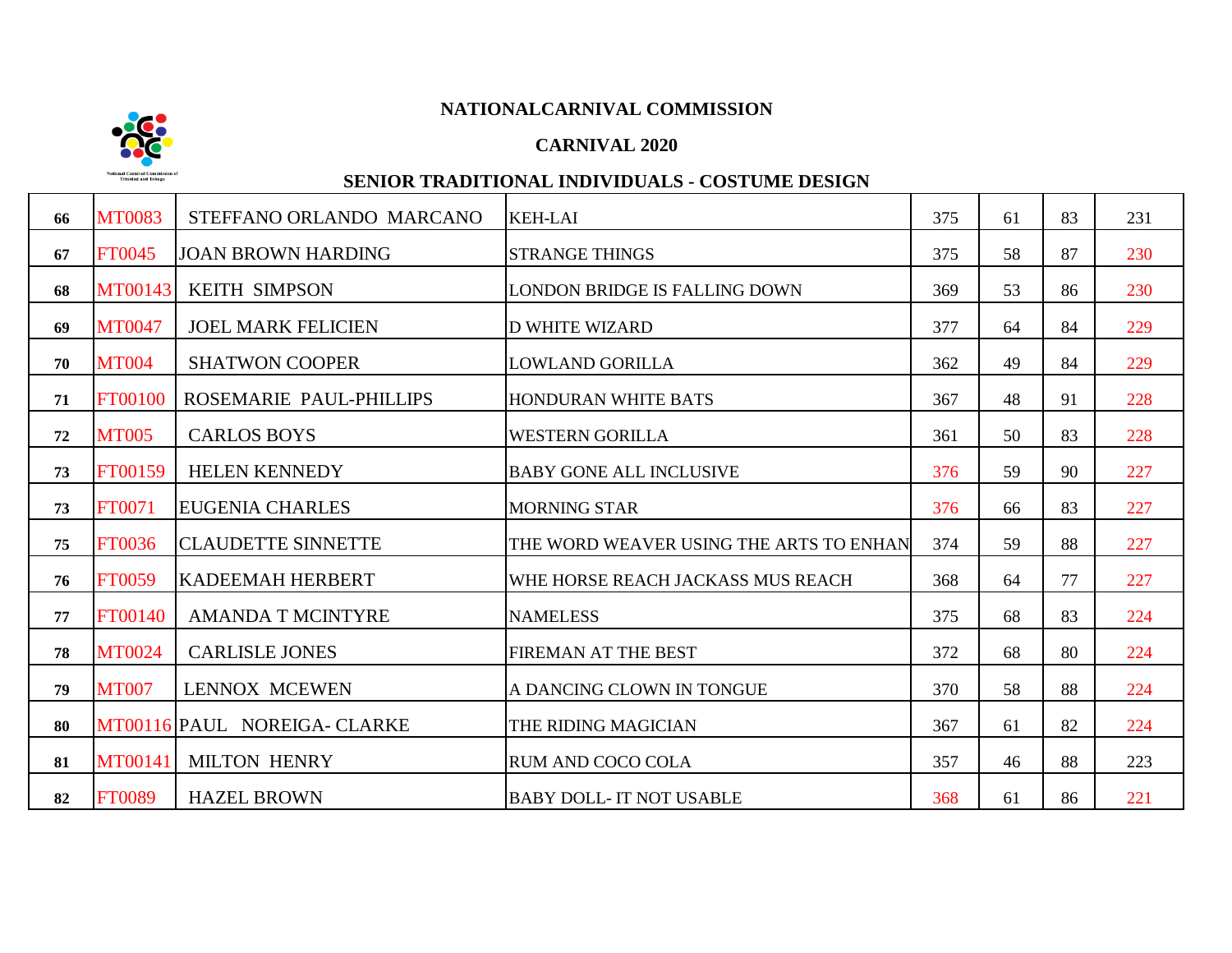

### **CARNIVAL 2020**

| PLACE REG# |                | <b>NAME</b>                      | <b>PORTAYAL</b>                          | <b>TOTAL</b><br><b>SCORE</b> | <b>MIN</b> | <b>MAX</b> | <b>FINAL</b><br><b>SCORE</b> |
|------------|----------------|----------------------------------|------------------------------------------|------------------------------|------------|------------|------------------------------|
| 82         | FT0092         | <b>RENELLA ALFRED</b>            | <b>WHIP PRINCESS</b>                     | 368                          | 63         | 84         | 221                          |
| 82         | <b>MT0086</b>  | <b>JAMEEL MCKENZIE ALEXANDER</b> | <b>DEVIL AMONGST MEN</b>                 | 368                          | 66         | 81         | 221                          |
| 85         |                | MT00153 ROOPNARINE RAMPERSAD     | LEGENDS OF THE MUZUCHI WATER DRAGON      | 356                          | 49         | 86         | 221                          |
| 86         | <b>FT0014</b>  | YOLANDA LEE                      | <b>SASSY DAME LORRIANE</b>               | 357                          | 53         | 84         | 220                          |
| 87         | <b>FT0093</b>  | <b>JOANNE THOMPSON</b>           | MORE SOKAH A TRIBUTE TO NAILAH BLACKMAN  | 353                          | 51         | 82         | 220                          |
| 88         | MT00109        | <b>ANDREW NICHOLAS</b>           | <b>STRANGE THINGS</b>                    | 360                          | 54         | 88         | 218                          |
| 89         | <b>MT00111</b> | <b>ASHTON FOURNILLIER</b>        | <b>CORONA COMING</b>                     | 355                          | 56         | 81         | 218                          |
| 90         | FT00112        | <b>SHAKEELA DANIEL</b>           | STELLA LUNAR THE GREAT WHITE BAT         | 345                          | 54         | 75         | 216                          |
| 91         | <b>MT0035</b>  | <b>OJ THOMAS</b>                 | KING-OF THE JUNGLE                       | 347                          | 50         | 82         | 215                          |
| 92         | <b>MT0023</b>  | <b>ERROL BAILEY</b>              | "YARD FOWL"/ FOWL COCK                   | 346                          | 56         | 75         | 215                          |
| 93         | FT00123        | <b>MARGARET REMY</b>             | SONG-BY THE LIGHT OF THE SILVERY MOON    | 345                          | 53         | 77         | 215                          |
| 94         | <b>FT0015</b>  | <b>STACEY MCMILLAN</b>           | HOW MEH BUMPER LOOKING FATT. A TRIBUTE T | 350                          | 51         | 85         | 214                          |
| 95         | <b>MT001</b>   | <b>ALEXIE JOSEPH</b>             | <b>HEAD LESS FIRE DEMON</b>              | 360                          | 56         | 91         | 213                          |
| 96         | MT00142        | <b>GERARD MOORE</b>              | IN A MONADTERY GARDEN                    | 356                          | 56         | 88         | 212                          |
| 97         | <b>MT0070</b>  | <b>WINSTON HAZZETTE</b>          | SPIRIT OF COCHITE- GREEN CORN DANCER     | 350                          | 51         | 88         | 211                          |
| 98         | <b>FT0038</b>  | <b>BENEDICT HENRY</b>            | <b>OUEEN NOKPOYA</b>                     | 344                          | 53         | 82         | 209                          |